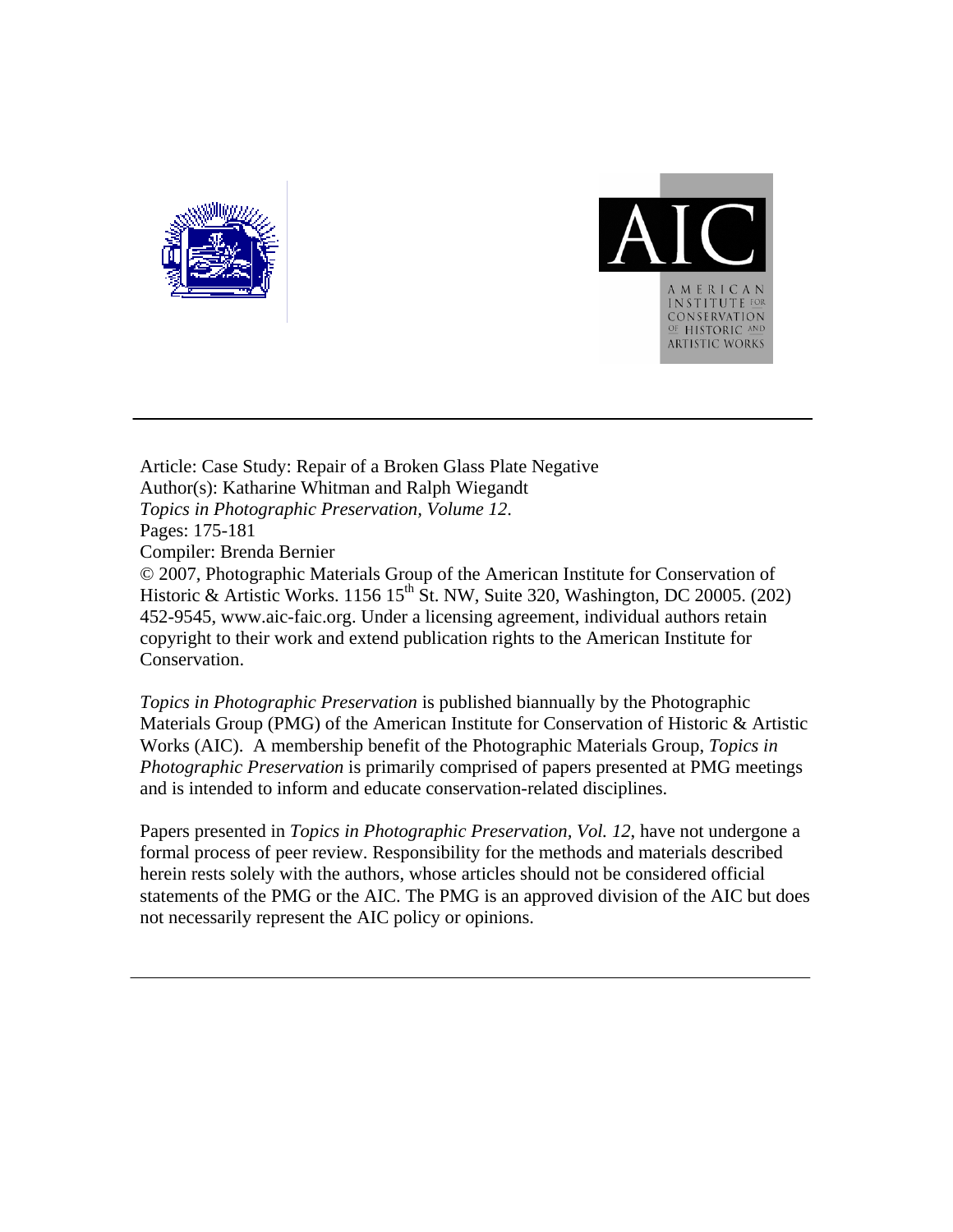# **CASE STUDY: REPAIR OF A BROKEN GLASS PLATE NEGATIVE**

## Katharine Whitman and Ralph Wiegandt

The treatment of broken photographs on glass has been an issue in photograph conservation for some time. There are many questions as to the best methods for the consolidation of flaking emulsion, the filling of losses and the repair of broken supports. The photographic process on glass that predominates is gelatin glass plate negatives, and one of the most pressing issues is how to repair broken glass supports. The purpose of this case study is to share some of the treatment options the author has explored in the course of her research into the History and Conservation of Glass Supported Photographs, as a Mellon Fellow of the Advanced Residency Program in Photograph Conservation at the George Eastman House International Museum of Photography and Film in Rochester, New York.

The object of this case study was an 8 x 10 inch gelatine glass plate negative, titled *Charlecote from across Avon*, which was taken around 1910 by Catherine Weed Barnes Ward (1851 – 1913) of Albany, New York. The plate was broken into 6 shards with numerous blind cracks (cracks that have not spread through the entire surface and have not broken the gelatin

binder) in the central pieces (Figure 1). Many of the blind cracks did not run perpendicular to the glass surfaces, creating distracting dark lines when viewed with transmitted light. The plate shards had been sandwiched between two pieces of glass and bound around the perimeter with P-90 Filmoplast. Within the glass sandwich, a spacer, approximately 0.5 cm wide, had been placed between the glass and the binder side of the plate. The shards had



been placed into the sandwich in contact with each other. There are two small areas of gelatin loss in the bottom left corner, another two small areas in the top right corner, and two very small areas in the sky area (the upper third of the photographic image). There is discolouration in the bottom left corner. Many areas of binder loss were also revealed with the removal of the glass sandwich housing. The final image material is in generally good condition with some mirroring visible around the perimeter of the image, in the D-max areas.

The purpose of this treatment was to repair the broken glass support and consolidate the broken gelatine binder. Before assembling any plate, the pieces should be housed in a shallow box, binder side up, on a cushion of Ethafoam and sintered Teflon© . Non-woven polyester should not be used because the fibers can catch on loose binder or splinters of glass.

If there are many small pieces and blind cracks, it may be advisable to assemble the pieces in PhotoShop first, to minimize handling. To assemble the shards



Ethafoam**©** and Telfon.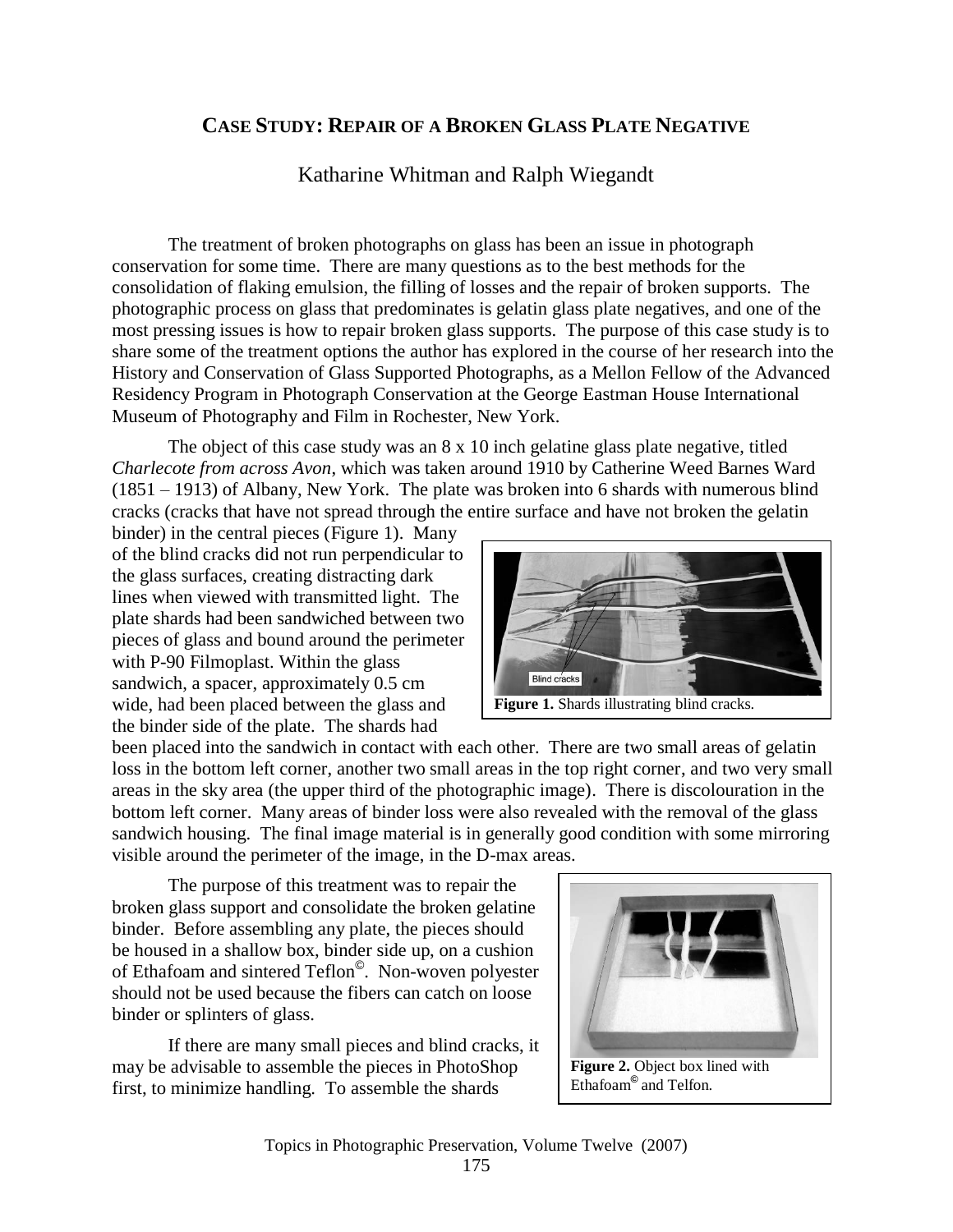virtually in PhotoShop, first document the shards, all at once, with transmitted light. Open that photograph in PhotoShop, select each of the shards in turn, and make them separate layers in succession. Each of the shards can then be manipulated using the rotate and move tools.

### **TREATMENT**

1. Clean the glass plate and remove housing adhesive residue:

The P-90 residue was removed from the perimeter of the plate with ethanol/water (3:1) swabs. The glass side of the plate was cleaned with ethanol/water (3:1) swabs. The shard interfaces were cleaned with acetone, and inspected with a microscope to ensure that they were clean.

2. Consolidate lifting binder:

Lifting binder was laid down with 2% photographic grade gelatine, applied with a small brush, covered with a piece of silicone-release Mylar© , and pressed with gentle finger pressure. This was then left to set under light weight.

3. Consolidate blind cracks in the glass:

Blind cracks and breaks that had not broken the gelatine were stabilized with warmed, 20% B-72 in toluene, applied with a steel wool swab (see *wicking adhesive*, below), and dried under lightweight.

4. Assemble plate vertically:

The shards were assembled vertically with the aid of a lightline, and held in place with Vigor© sticky wax (see *assembly notes* below). Before each placement, the fracture line of each shard was swabbed with an acetone soaked swab and inspected to ensure that the shardfracture interface was as clean as possible.

5. Wick in adhesive:

20% B-72 in toluene was wicked into the fracture interfaces using a steel wool swab as an applicator. A fibre optic light was set up to illuminate the fracture interfaces, and to permit observation of the progress of the adhesive. Once the adhesive was fully applied, the plate was left undisturbed overnight. The assembled plate was then backed with silicone-release Mylar<sup>®</sup>, a piece of stiff board and laid flat to cure for two weeks.

6. Clean the glass side of the plate:

Once the adhesive was fully cured, the sticky wax was removed with a heated scalpel (Figure 3) and Naphtha swabs. The excess B-72 was removed with B-72 swabs.

7. Create a secondary support of clear Silicone:

The repaired plate was faced on the emulsion side with a sheet of glass of equal size and sealed around the perimeter with sticky wax (Figure 4), **Figure 4.** Application of wax seal.



**Figure 3.** Removal of sticky wax with a heated scalpel.

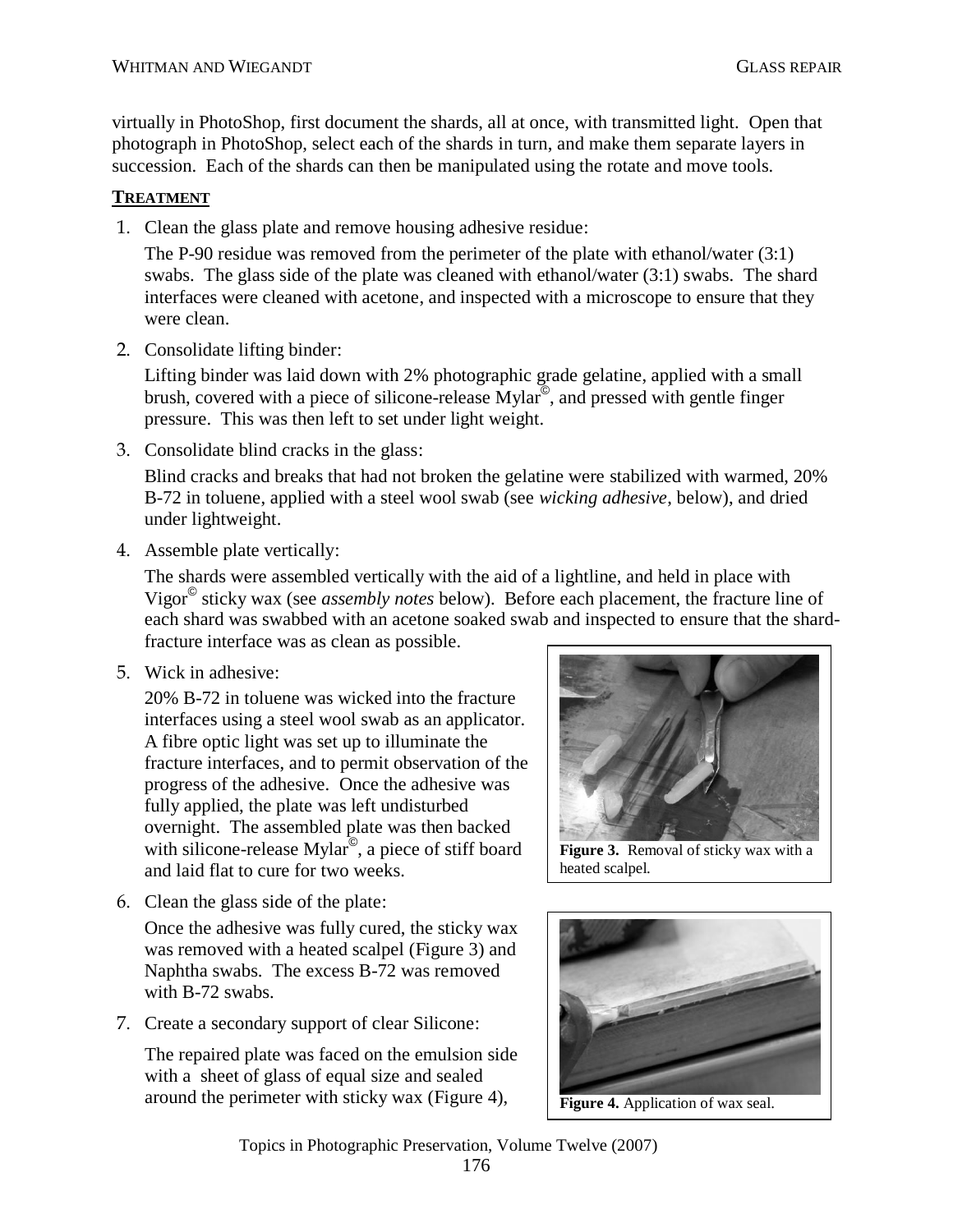applied with a modified hot glue gun. A barrier of silicone release Mylar© was placed between the two sheets of glass to protect the emulsion.

This package was then placed in a Plexiglas<sup>©</sup> box that matched the outer dimensions of the glass sandwich. The box was lined with a thin, sintered Teflon© and had a removable bottom made of corrugated board. The removable bottom will facilitate removal of the plates once the silicone has set.

Clear P-4 silicone, was then mixed in a 1:10 ratio of catalyst to base, in a disposable clear plastic cup. Enough silicone was mixed to create a backing that was  $0.2 - 0.25$  of an inch thick (**Error! Reference source not found.**Figure 5). The fully mixed silicone was poured onto the center of the glass side of the plate and allowed to flow into the four corners of the mold. P-4 is a low viscosity Silicone that has a curing time of about four hours. Any air bubbles will rise to the surface and dissipate in that time.



Once cured, the plate was removed from the Plexiglas $^{\circ}$  by gently manipulating the bottom of the box to release the silicone. The facing glass and silicone-release Mylar<sup>©</sup> were then separated by removing the wax seal with a scalpel and Naphtha swabs.

8. Create a glass sandwich:



Two sheets of framing glass, both cut 0.5 inch larger than the image plate on each side for a final size of 9 x 11 inches, were placed on either side of the silicone/glass plate. Spacers, made of four pieces of Permalife<sup>®</sup> paper, were placed around the perimeter of the emulsion side of the glass plate, and filler material of Ethafoam© , was placed around the perimeter of the silicone/glass plate. The entire package was then bound with P-90 Filmoplast (Figure 6).

#### **OBSERVATIONS**

#### *Notes on glass sandwich housings:*

Of concern with this housing is the possibility of glass deterioration. Another broken plate, brought into the conservation lab for treatment, had been housed in a glass sandwich. The glass side of the negative that was touching the housing glass showed moderate glass deterioration. There were crystals throughout the surface. The reason for this phenomenon is a combination of interacting factors: the use of inferior sandwiching glass (i.e. not borosilicate glass) and trapped moisture migrating within the sandwich. When an inferior glass, that is more

Topics in Photographic Preservation, Volume Twelve (2007)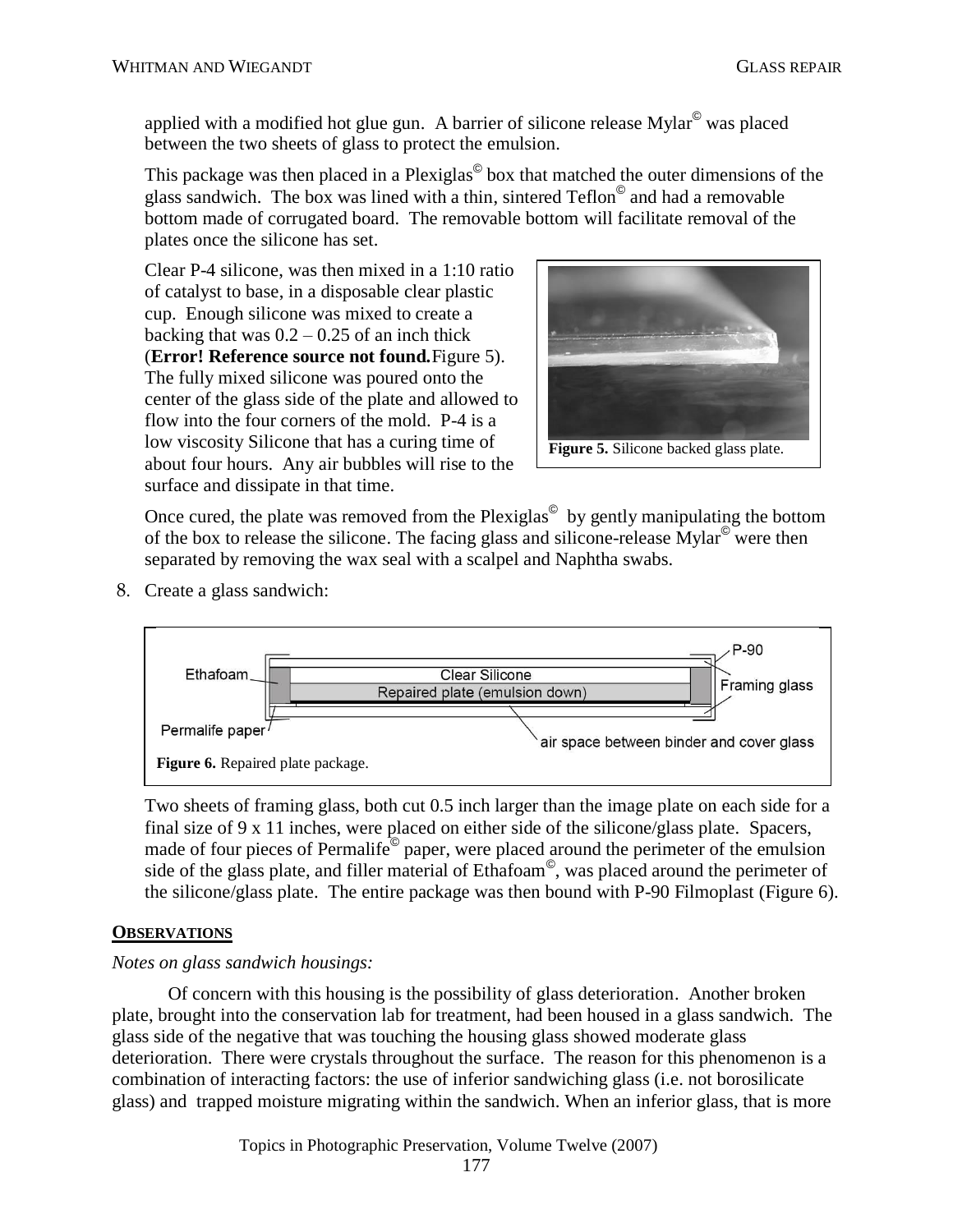prone to deterioration, is used, the likelihood of the alkali leaching out of the glass structure in humid conditions is much higher. Placing two pieces of this material into intimate contact compounds the problem.

Further, the shards had also been placed into the sandwich in contact with each other. This made it difficult to remove the shards from the housing without grinding them together. Such action could lead to further damage to the image binder. Broken glass plate transparencies should not be stored with the shards in contact with each other. They are very fragile and easily chipped. In addition, the P-90 Filmoplast tape was stuck to the edges of the glass, risking damage to the binder in that area. A barrier of thin Polyester film (0.001") or microcrystalline wax should be placed on this edge before the P-90 is applied so that this adhesion does not occur.

The completed glass housing created for this project is discussed in detail below.

#### *Notes on vertical assembly*:

When dealing with non-planar flat glass, such as that found in most historic glass plates, the only constant force one can rely on is gravity. It is virtually impossible to assemble nonplanar glass precisely on a non-vertical surface: the subtle topography of the glass surface, combined with the forces of gravity, prevents their precise alignment. Breaks in glass are brittle and not plastic; therefore, broken glass can fit together properly in only one way. To assemble glass plates precisely, vertical assembly is recommended by Stephen Koob, head of conservation at the Corning Museum of Glass in Corning, New York. With the proper precautions, this method can be highly successful for the assembly of broken glass plates of up to about 8 x 10 inches in size. For larger plates, that are thick enough to safely assemble vertically, it is advisable to set up a thick (8 ply) matboard support on the binder side of the plate. This will add stability during the assembly process. With practice, a conservator will get the "feel" for assembling the shards.

When reassembling glass plates vertically, a large shard must first be selected as the base piece. This piece must be supported so that it is at a 90° angle to a leveled horizontal surface. During the example treatment, a bubble level was used to insure that the clamp was horizontal, and mat board was used to shore up the far end of the clamp. The wooden section of the clamp rested on a thin piece of Ethafoam© , so that the bottom edge of the plate was protected. The largest piece was then placed in the clamp, binder side *away* from the sitter, with a piece



of silicone release Mylar<sup>©</sup> between the plate and the cork of the clamp. Weights were placed on the far end of the clamp to ensure the plate was stable (Figure 7).

Vertical assembly, with the aid of a "*lightline*" will assure the proper placement of the glass shards. A straight line of light, created by a fibre-optic array, will also aid this process greatly. When the light is directed onto the shard interface, *not* at a 90° angle to the interface, any misalignment will be marked by a crooked line (Figure 8). As the pieces are brought into alignment, the *lightline* will become a straight line (Figure 9). A less expensive alternative to the

Topics in Photographic Preservation, Volume Twelve (2007)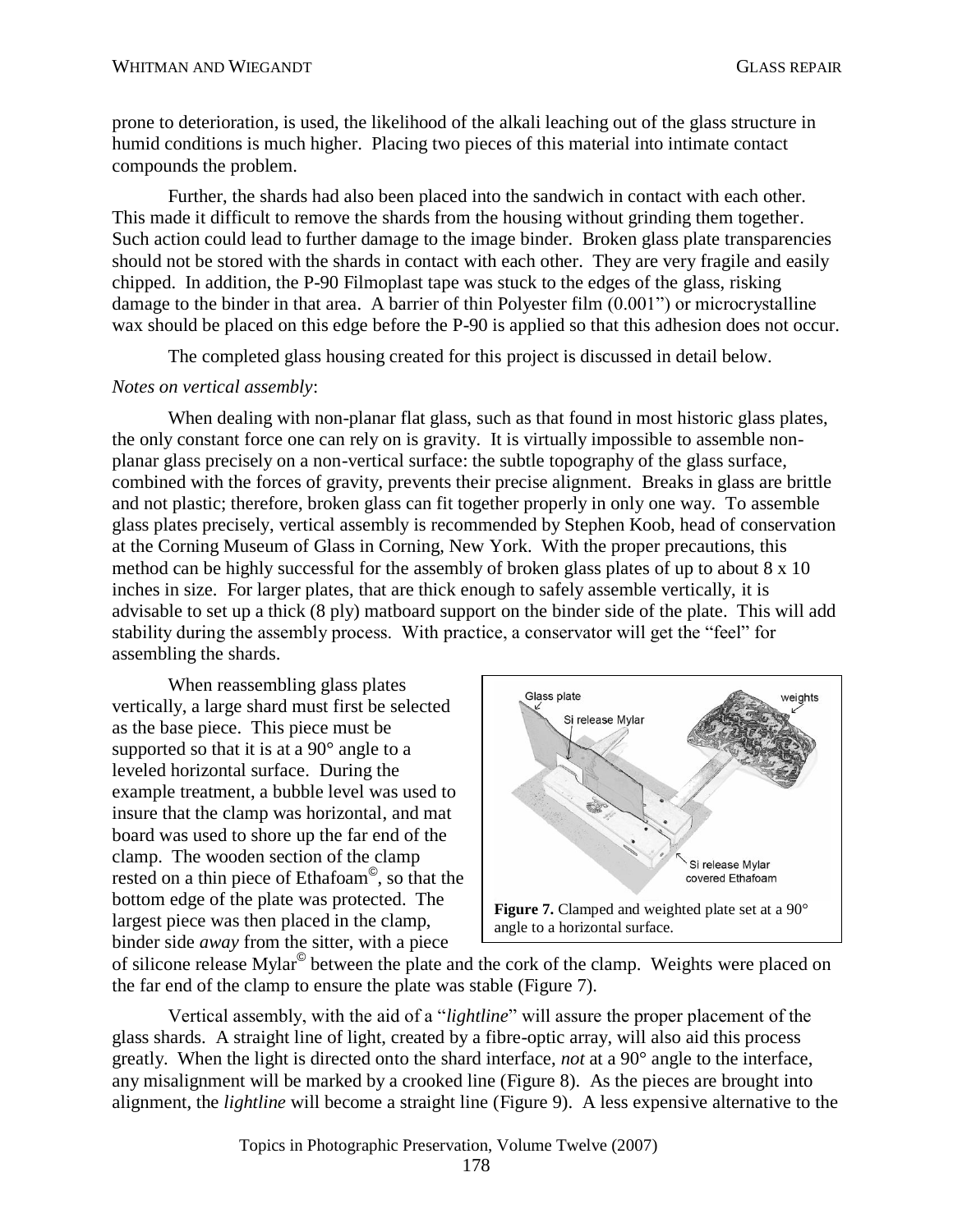*lightline* could be a flashlight fitted with a snoot that creates a straight line of light: any straightedged beam of light will suffice.



the jagged light line.



**Figure 9.** Aligned shards, note the straight light line.



**Figure 10.** Tacking shard in place with sticky wax.

As the pieces are assembled, sticky wax, such as that used for lost-wax casting in jewelry making, is very useful for holding the shards in place. The wax comes in sticks that can be cut into lengths as needed. Using a pin to hold the wax, warm the wax slightly over an alcohol lamp and place it on the *glass side* of the assembled shards (Figure 10). Enough pieces of wax should be used at sufficient intervals to support the glass as much as possible without impeding the wicking-in of the adhesive later in the treatment: one piece of wax for every four centimeters of shard interface is suggested. When the plate is completely assembled, the lightline should cast a straight line across all of the shard interfaces.

Assembly of the pieces should be performed in a sequence that will *not* call for the placement of a shard that will cause an acute angle to form (Figure 11). The sharp edges of glass fragments will typically prohibit the insertion of an acute-angled fragment into an acute-angled area. If need be, two shards can be positioned at once to avoid this situation. With the correct order of assembly, this eventuality can be prevented.

#### *Notes on wicking in the adhesive:*

In this method of assembly, a steel wool swab (Figure 12) is very useful for the application of adhesive. The swab acts like the nib of a fountain pen, holding the adhesive and feeding it into the shard interface. Capillary action pulls the required amount of adhesive into the interface with minimal excess. An alternative to this tool could be a dosing bottle and tip. These bottles and tips cost about \$17 USD for ten bottles and \$12 USD for ten of the smallest size dosing tips, and are available from Cyberbond Incorporated.



**Figure 11.** An example of improper assembly of an acute angled shard.



Blind cracks need to be stabilized before assembly because they will be difficult to handle during assembly: the gelatine binder will shrink over time and tend to pull the glass

Topics in Photographic Preservation, Volume Twelve (2007)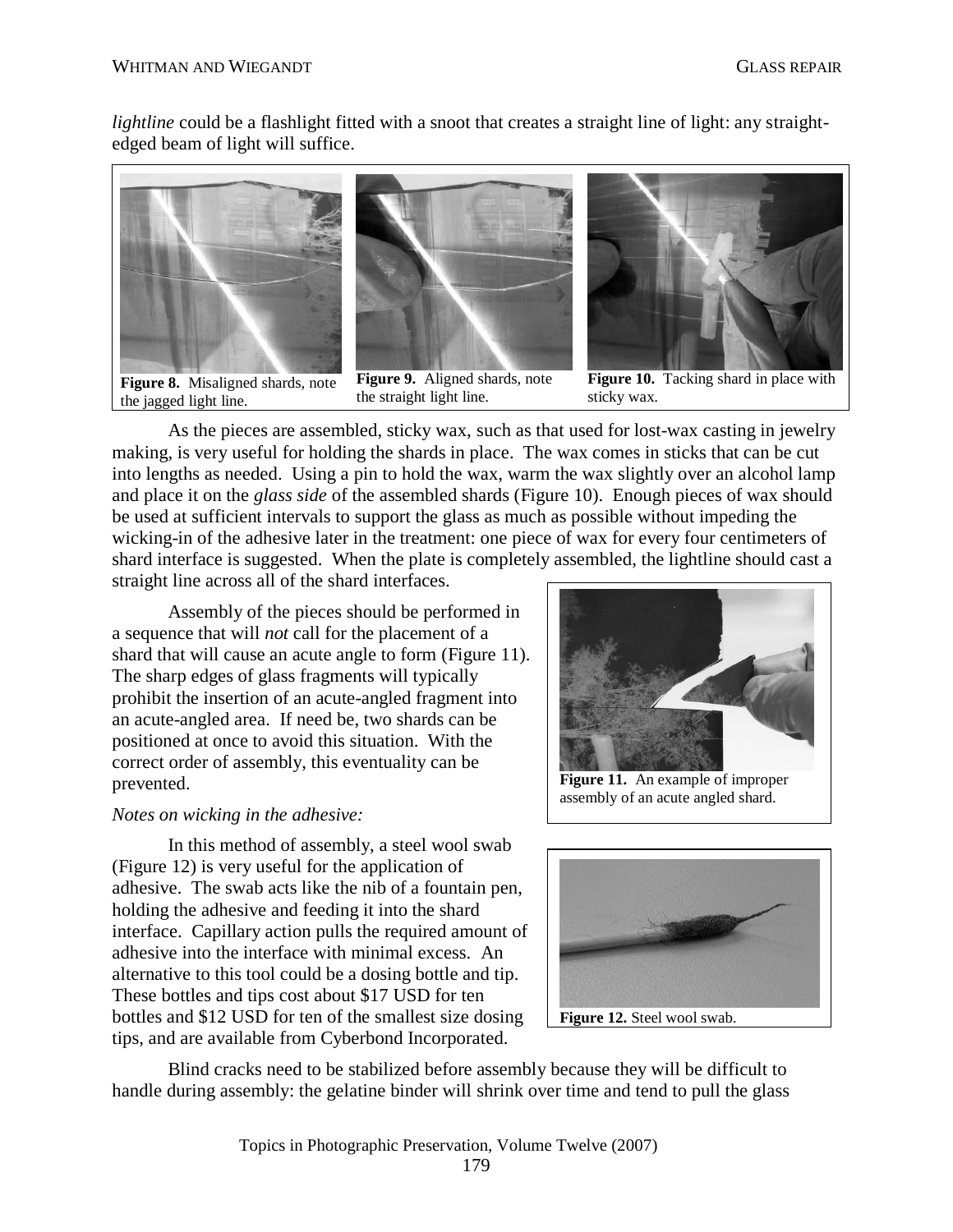shards apart; as a result, blind cracks may become full breaks. Warmed adhesive should be used, and ideally, the glass should be warm, so that the adhesive will flow further into the cracks. However, the warming of a gelatin plate could have adverse effects on the binder, more research needs to be conducted in this area. There may be a small air bubble trapped at the very tip of the crack, but this will tend to be minimal.

Figures 13, 14, and 15 illustrate the wicking of the adhesive into the shard interfaces. In this treatment, 20% B-72 in toluene was used. Figure 13 is a close-up shot of the shard interface before wicking, lit with the light line on the edge of the plate to illuminate the interior of the plate and highlight the fractures. The wicking occurs very quickly along the interface. Figure 14 illustrates the wicking-in of the B-72: the area that has received the adhesive is to the left of the swab and has become transparent because the refractive index of the B-72 matches that of the glass plate. A fibre optic light trained on the edge of the glass plate will illuminate the fracture lines, allowing for the observation of the wicking adhesive. Figure 15 shows the shard interface with the adhesive fully applied.



**Figure 13.** Aligned shards before adhesive application.

**Figure 14.** During adhesive application.

**Figure 15.** After adhesive application.

*Notes on P-4 clear Silicone and glass sandwich:*

As a rule, a glass plate that has been broken into many pieces, or is larger than 5 x 7 inches, will require a secondary support as a part of its housing. P-4 clear silicone, has passed the PAT and is appropriate for use with photographic materials. In this case, the silicone was used as a barrier layer between the glass side of the repaired plate and the backing glass.

Figure 16 illustrates the final plate package. The clear silicone was backed with another sheet of framing glass that measures 0.5 inch larger than the perimeter of the image plate. A filler material of Ethafoam© was used to fill the gap around the perimeter. Permalife $^{\circ}$  paper, cut slightly wider than the Ethafoam© filler, was placed against the emulsion side of the image plate to create an air space between the emulsion and the cover glass. The package was then bound around the perimeter with one piece of 2-inch P-90 Filmoplast tape to create a seal.

This package creates a stable support for the entire plate that permits viewing of the entire image. For large format photographs on glass that have been broken, this treatment will make the plate accessible to researchers and protect the image from further damage.